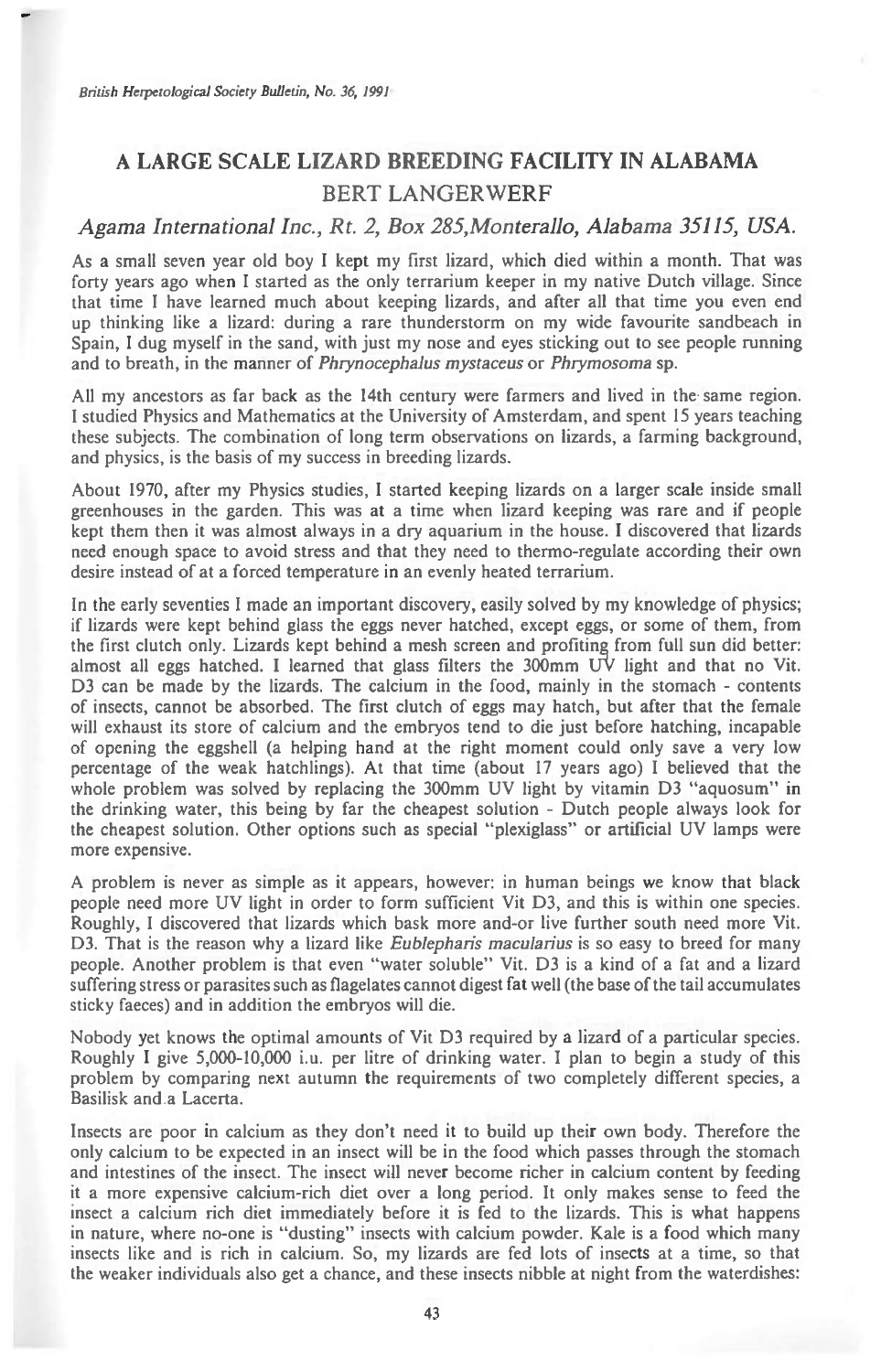

Plate I: Overall view of some outdoor enclosures for breeding lizards at *Agama International.* 



Plate 2: Cages for Basilisks and other large lizards at *Agama International.*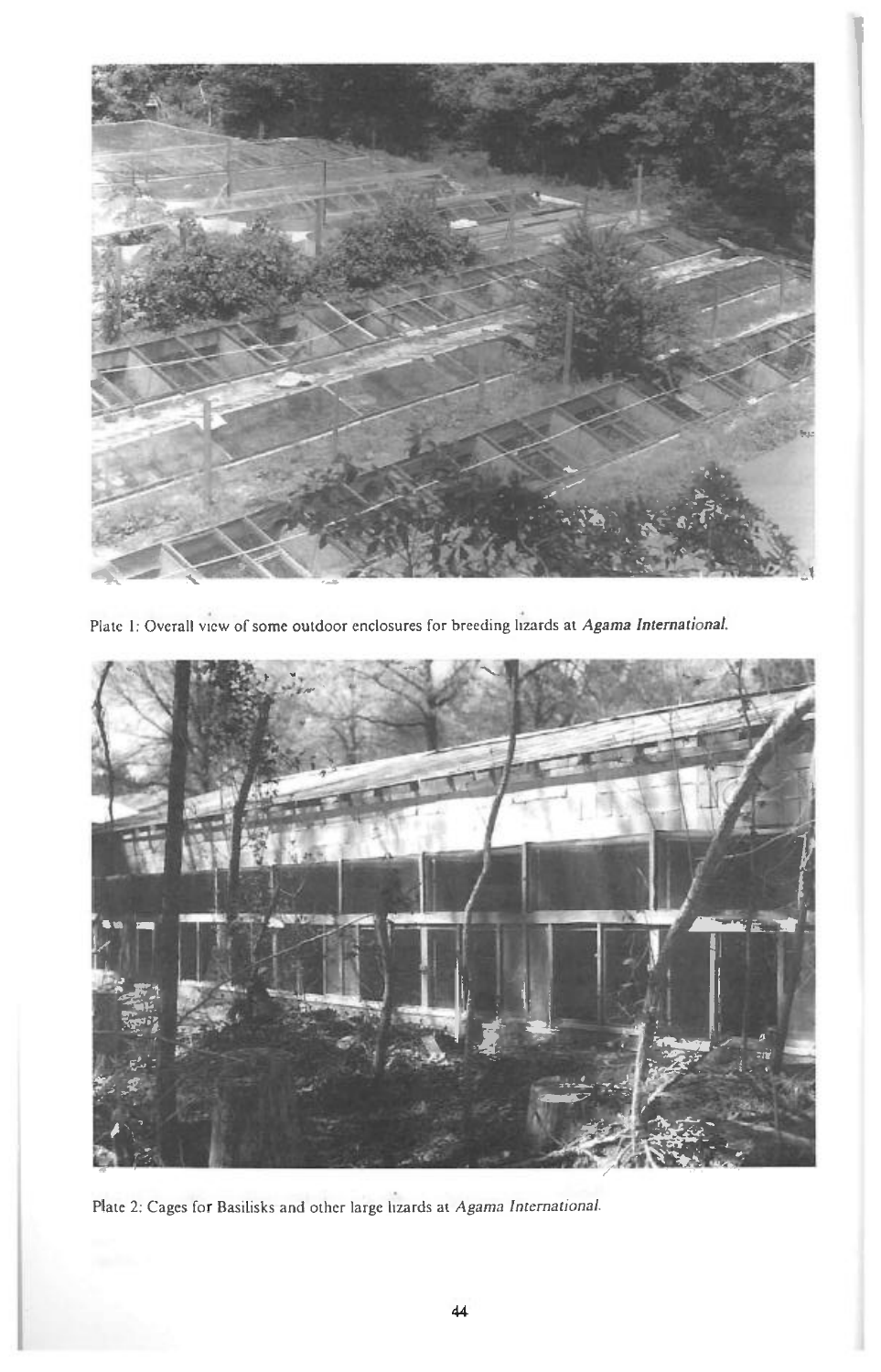kale leaves. I never need to clean waterdishes, as I put in new kale leaves every second day with the young lizards. This is also faster than cleaning dishes. Now there are several good powders to dust the insects. The important thing is to use readily digestible calcium (as insects tend to contain enough Phosphorus) and Vit D3 (not D2). There is for example in the U.S.A., "Rep-Cal" of the Rep-Cal Research labs in Los Gatos, California, and there is "Formula C/P" of Mardel Laboratories Inc, Glendale Heights, Illinois. Probably there are more kinds of powders available. In the case of both mentioned powders it was hard for me to discover the precise Vitamin D3 content, in International Units. Add to this the fact that different lizards need different amounts of Vit D3 make me only more aware of the fact that we are still guessing and that here a lot of research is still needed.

Like most animals, lizards are also opportunistic. We need to understand what this means in order to reproduce optimal breeding conditions. In nature this means that when there is much space and food available the lizard will reproduce more rapidly and occupy the space before another competitor species takes the opportunity. To breed more lizards we roughly need more space and more food.

The space problem is not simply a matter of cubic metres, Space for lizards means spaces with different temperatures, different humidity, and enough basking spots for all. If we have less cubic metres available it is simply more difficult to create more of such useable space. If one has a nice large terrarium in which 1.2 Basilisks live and reproduce one should *not*  expect to double the number of offspring by putting there 1.4 instead. It is even possible that this will produce less offspring and cost more in food. Also, the more places the young lizads have the faster they grow. This all means that lizard-breeding creates lots and lots of hard work in the beginning. One needs to build all these spacious terraria.

The other aspect is food. I discovered that more food will result in more eggs. The food of the insectivorous animals should be good. I worked mainly with crickets *(Gryllus)* and giant mealworms, but also locusts *(Schistocerca and Locusta),* common mealworms *(Tenebrio), flies (Musca), etc.* It appeared that it is important to give good food to the insects, especially just before feeding to the lizards. In the early 1980s, about five years before they arrived, with my help, in the U.S., I discovered that the "giant mealworm" was the best food insect to use, as it is easy to breed, the chitin content of the skin is relatively lower than in normal mealworms, and the lizards like them very much. Also it is easy to feed them to the lizards in a dish, unlike crickets (another good food) which jump away and hide. This "giant mealworm" *(Zophobas mono)* is now the bulkfood of my lizards and once such lizards as Basilisks, Lacertas, Sceloporus reach adult size, then it is their only food. Variety is provided only in the form of the varied stomach contents of the insects.

So far, at Agama International I have built about 200 terraria, mostly about 100 ft. sq. (or 10 m. sq.) each. As we have about 80 different species, I built various types of terraria, so as to be able to offer the lizards their most suitable microclimate. A terrarium is for me a room with enough space and enough possibilities for the lizards to chose favourable microclimatic conditions. One can do this indoors with computers etc., but this will be so expensive that the offspring would be impossible to sell. My basic idea is to start with local climatic conditions and adapt these, creating other microclimates according to the species kept. It would take too long to describe all the different types of terraria used.

My personal desire would be to just breed endangered species of lizards, maintaining large breeding groups (over 100 individuals) of such species inside the U.S., as long as their natural habitat abroad remains threatened. Experience has taught me that no one wants to spend a penny doing this, and I have no time to wait another twenty years for thinking to change.

So I choose the other option: we plan to breed non-endangered and mainly common species for the pet trade. If you only casually look around and listen, both in Europe and the U.S., at the way the trade in lizards works, it becomes clear that many lizards from the wild die between capture and sale to the terrarium keeper. So, breeding 1000 lizards for the pet trade will probably save up to 10,000 in the wild. In Europe there is so much public pressure against the trade in wild caught animals that new laws will be introduced very soon. These laws are very dramatic: dealers may no longer keep reptiles in stock; only member of reptile societies may still keep the animals. The result in fact will be that wildcaught animals are no longer